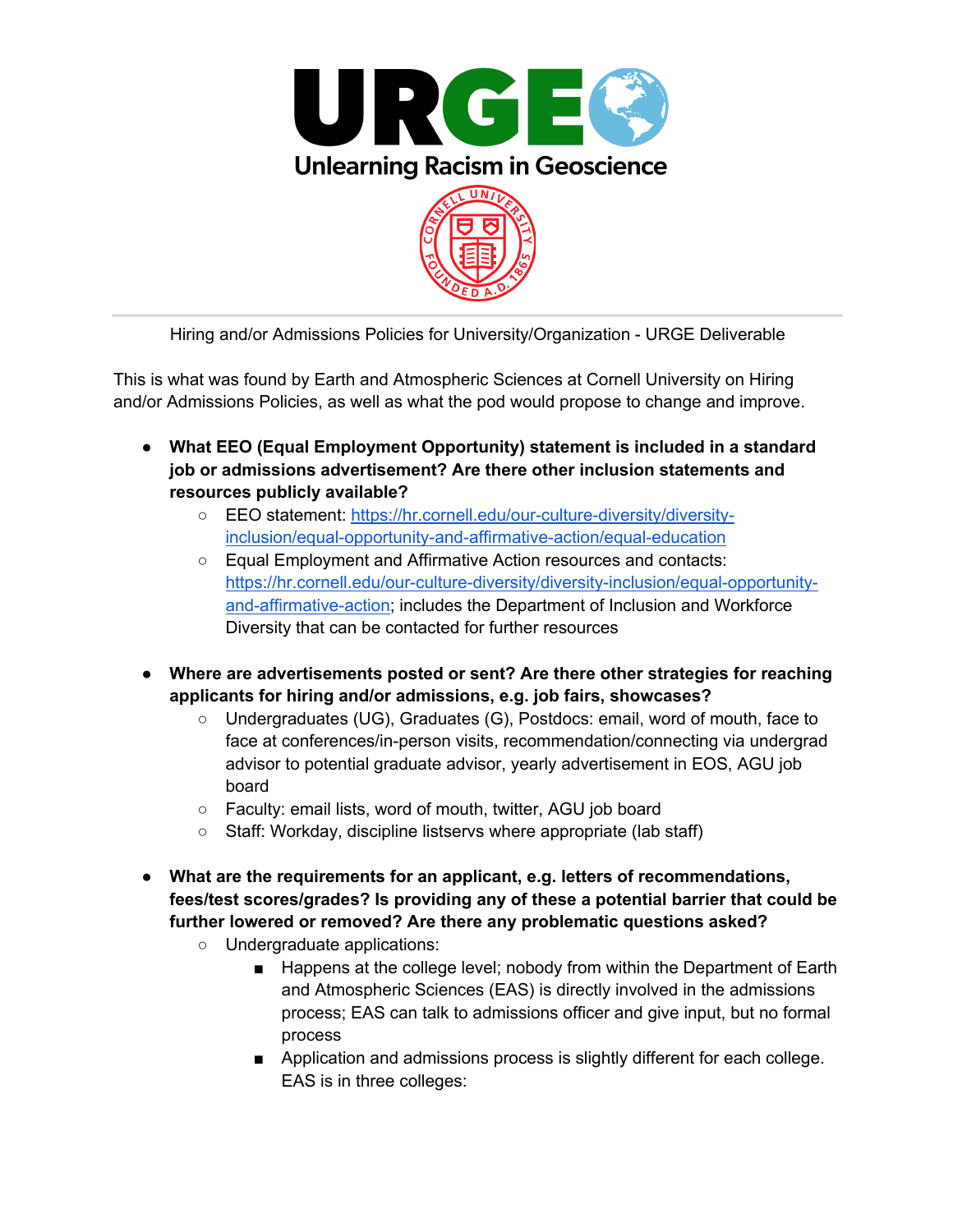● CALS:

https://cals.cornell.edu/education/admissions/undergraduateadmissions/first-year-applicants

- $\bullet$  CoE: https://www.engineering.cornell.edu/admissions/undergraduateadmissions/first-year-applicants
- A&S: https://as.cornell.edu/admissions/admissions-requirementsand-process#undergraduate-admissions
- Graduate School applications:
	- Letters of recommendation, Statement of purpose/motivation, CV, GPA, transcripts, TOEFL or IELTS English test (for non-native speakers)
	- GRE not necessary anymore as of the 2021 application cycle
	- Application fee is a barrier (\$100), but can be waived; TOEFL test fee (~\$180) and its availability can be another barrier, but can also be waived by having the Director of Graduate Studies write a letter to the Dean
- Postdocs:
	- CV, Letters of recommendation, research statement
- Faculty:
	- CV, Letters of recommendation, teaching statement, research statement, diversity statement (required as of ~2019)
- **How are applicants/applications evaluated? Is that process and/or rubric public? What kind of biases are introduced in this process and what strategies are used to address these, e.g. removing applicant names?**
	- Currently, it appears none of these processes are completely transparent or public; names are not removed
	- UG: Certain high school courses, standardized test scores (very little information was acquired on this topic, possibly revisit later this semester)
	- G: New rubric as of 2020/2021 admissions cycle with categories: alignment with program; demonstrated or potential for quantitative reasoning skills; writing and communication skills; research potential, commitment and experience; service, outreach and engagement; self-awareness and self-management skills. Primary goal of rubric is to catch candidates that might get overlooked systematically in traditional evaluation approaches. Solicited feedback on the rubric from faculty and participants of the URGE pod. Rubric is not public, but this year's experience with it will be used to change admissions questions for next year to speak more directly to the rubric categories.
	- Postdocs: HR "proofreads" any postdoc advertisement for legal language requirements; actual hiring decision solely with PI
	- Faculty: Committee of tenured faculty, including 1-2 faculty from another department if it makes sense thematically; process not public, but search committees need to report out to a Strategic Oversight Committee (SOC)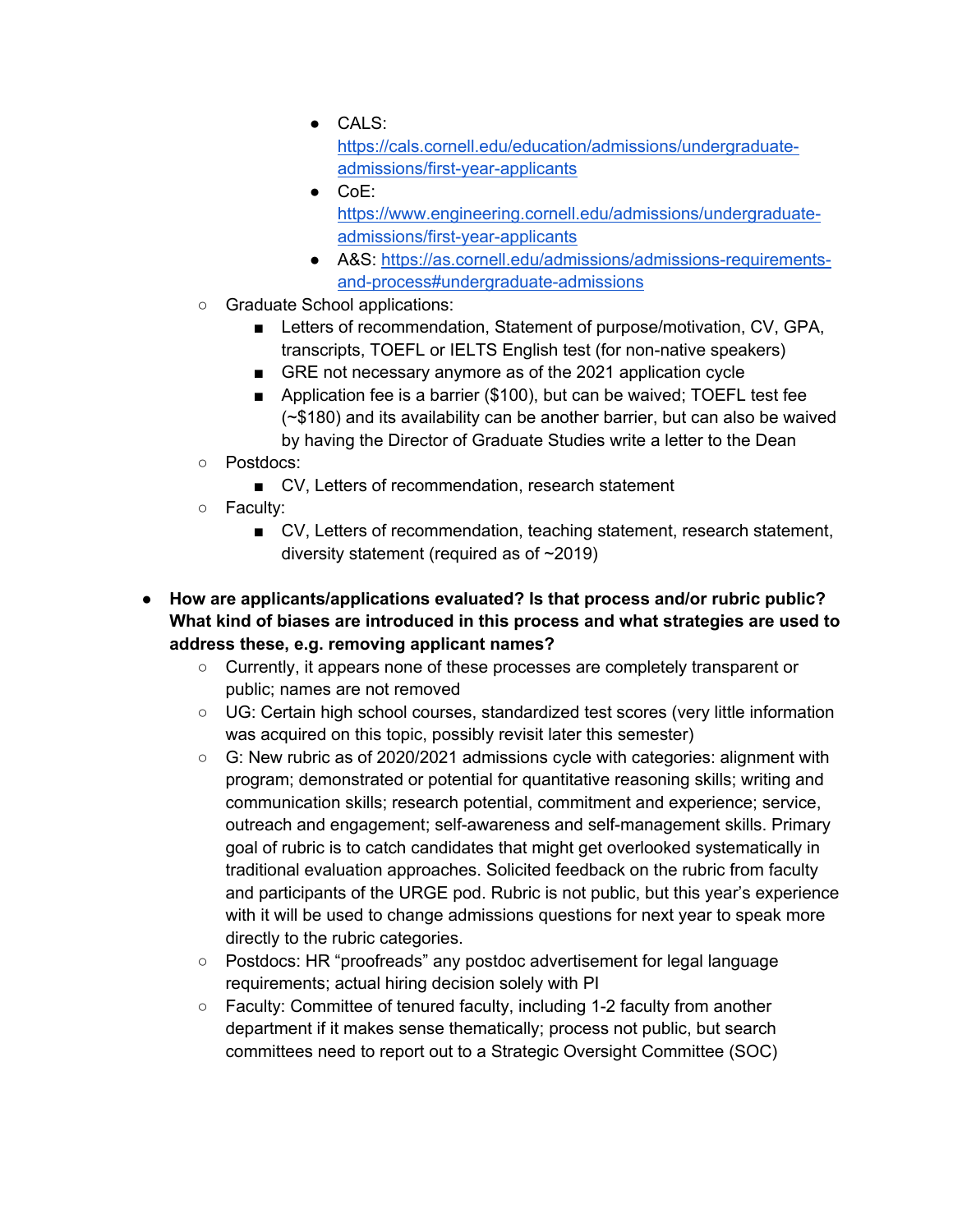- **Who is on selection committees and who makes the final decisions? Who interacts with the applicants?**
	- UG: Application officers decide, university admins interact
	- G: Committee of faculty makes recommendations, but individual faculty have ultimate say in who to admit; admin and Director of Graduate Studies interact primarily, but often faculty are in contact with prospective students via email and Zoom during the process
	- Postdocs: faculty who is hiring
	- Faculty: subset of faculty plus some faculty from outside the department
- **Has your hiring and/or admissions process been evaluated by outside consultants? What is the process for changing it?**
	- Generally not aware of any evaluation by consultants outside university
	- UG: Faculty has no input; not clear whether the process has changed over time; College of Engineering: 50% women in latest application cycle, up from ~20-30% 10 years ago, so whatever they are doing seems to work to encourage more female applicants
	- G: Change in EAS over last decade towards a more equitable process (see above)
	- Postdocs: Still very much dependent on faculty that is hiring
	- Faculty: SOC: recommends to consider diversity at every stage of process; faculty target in the College of Engineering: 50% non-white male (CoE is doing well with women, but not URM); if offers are not made at this rate, SOC steps in and suggests changes to search and selection process; search committees have to have a "search plan", which gets reviewed by the SOC; the credo is to compromise on area, not excellence; have to have method for recruiting URM; make sure URM candidates are reviewed twice; need documented justification to eliminate URMs once they are on the shortlist; SOC watches out for weird patterns and language that gives away implicit bias; watches out for tokenism
- **Has your university or company implemented or considered strategies like cohort hiring, mentoring, dual career support and partner hires, re-visioning your work culture, or other considerations outlined in "Leveraging Promising Practices"<sup>6</sup> ?**
	- Generally yes. Cohort hiring is being considered more often. Officially, partner hires do not exist, but in practice accomodations can be made for the partner of a hire (from helping to find a job to a de facto spousal hire)
	- More information on the SOC for faculty hires: https://www.engineering.cornell.edu/research-and-faculty/faculty/resourcesfaculty/faculty-development/strategic-oversight-committee
	- Guidelines for faculty searches and hires: https://cals.cornell.edu/facultystaff/academic-appointment-procedures/academic-hiring
- **Additional points:**